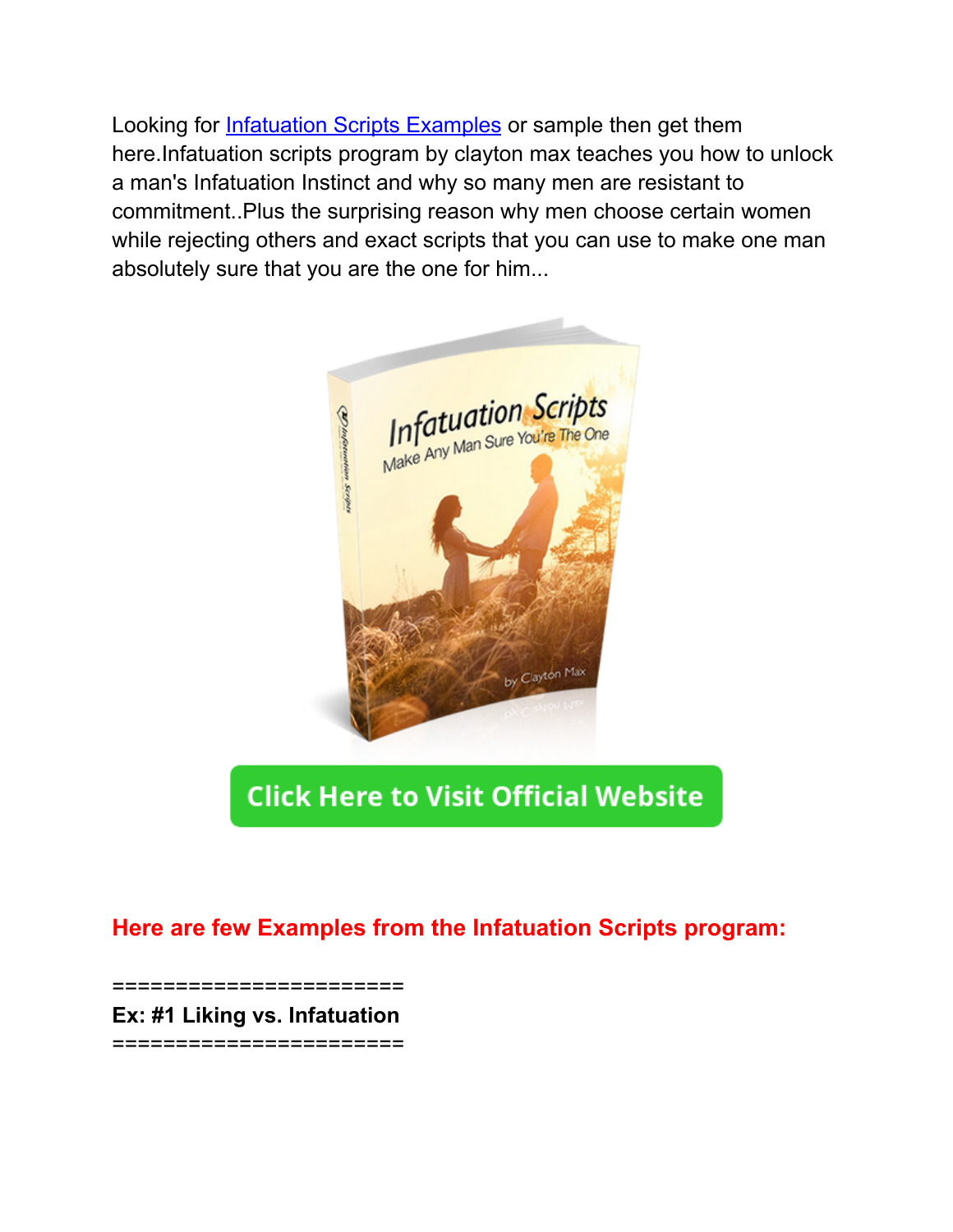One of the problems a lot of women run into, is that very often, the things they do to get a guy to '**like them**' is at odds with what would get him to feel **infatuated** with them.

**For example**, giving a man everything he **thinks** he wants, being extremely available to him and always willing to do things on his terms, might get a guy to LIKE you. But would make it virtually impossible to trigger those feelings of infatuation so important for getting a guy whole-heartedly committed to you.

While being willing to frustrate him a little, to remain slightly out of reach for him, and not to give him exactly what he wants whenever he wants it can turn on those feelings of infatuation.

I knew that the best way to help my female friends, was to get them to stop focusing on getting men to LIKE them, and instead to do those things that would get him INFATUATED.

#### **What Triggers Infatuation ?**

Through the author's research there were 3 main Ingredients of infatuation.3 things that, when combined, cause a chemical reaction inside a man's brain and body that overwhelm his emotions, push all other women out of his mind, and make him absolutely sure you're the one for him.

The rest of the [infatuation](http://5urls.com/infatuationscriptstxt) scripts program is divided into **following 3 different modules**. Each module covers a different ingredient and gives you exact scripts you can use to add that ingredient into the mix: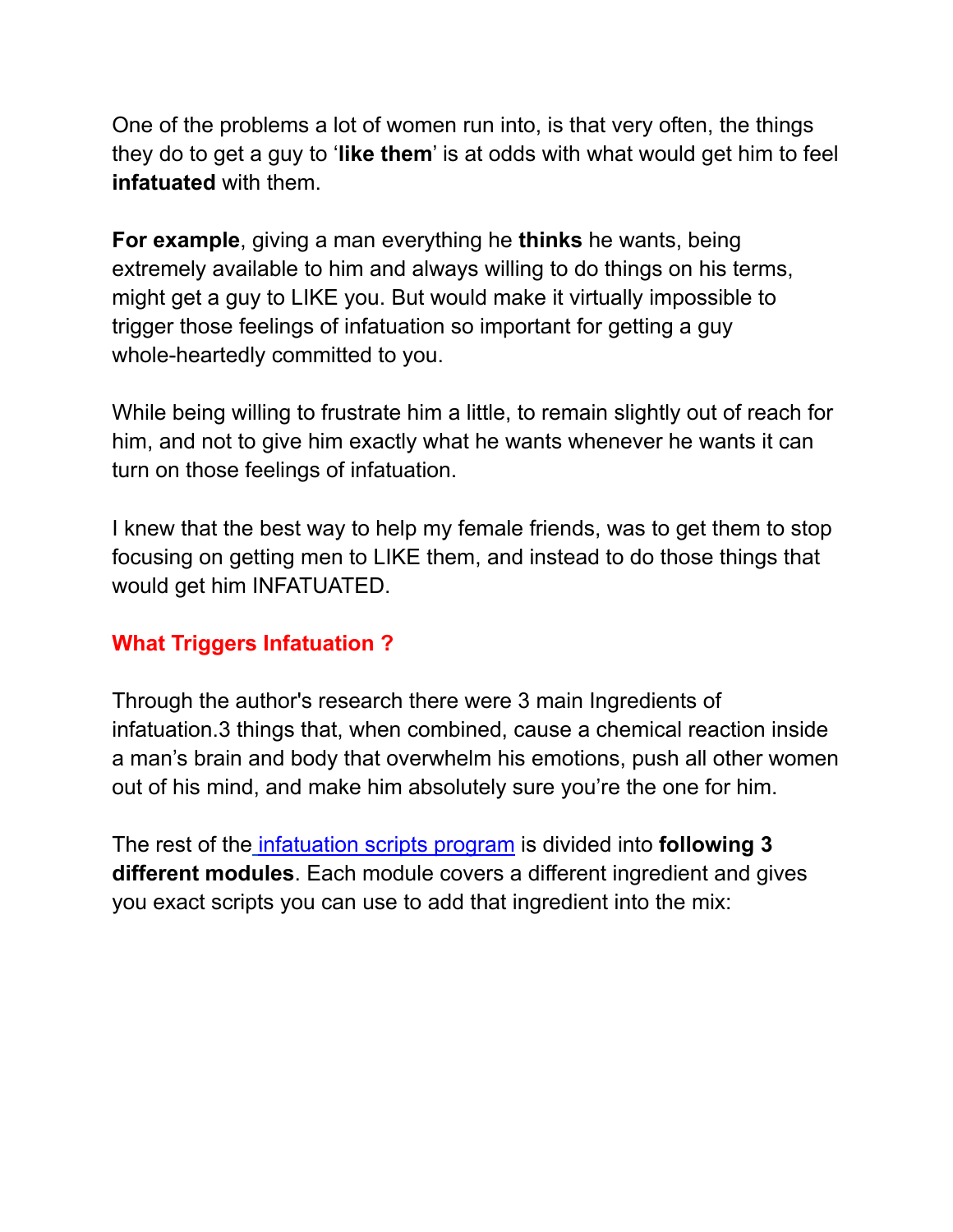# The 1st Ingredient is UNCERTAINTY

Part of triggering a man's infatuation instinct comes from him being uncertain about exactly where he stands with you. When he's not sure that he completely 'has you' he feels a little out-of-control.

And as you'll see as you go through this module, the feeling of being outof-control is inextricably linked with feelings of infatuation.

### The 2nd Ingredient is INVESTMENT

The more a man INVESTS in you and your relationship  $-$  that is  $-$  the more time, effort, and energy he puts in, the stronger his feelings for you a psychological phenomenon known as The Investment Effect.

I'm going to show you ways to get him investing more and more in you and your relationship, deepening and enhancing his feelings no matter how much he takes you for granted.

# The 3rd Ingredient is Curiosity

It's the key to sticking in a man's mind and getting him thinking about you constantly. Curiosity gets and holds a man's attention, and releases dopamine in his brain - a crucial neurotransmitter for infatuation.

================== **Example: #2 : Leaning In** ==================

Another way to make a guy feel pressure is by psychologically "leaning in" to him. Leaning in means trying to get more of his time, more of his attention, more of him than he's freely offering, even in the very short term.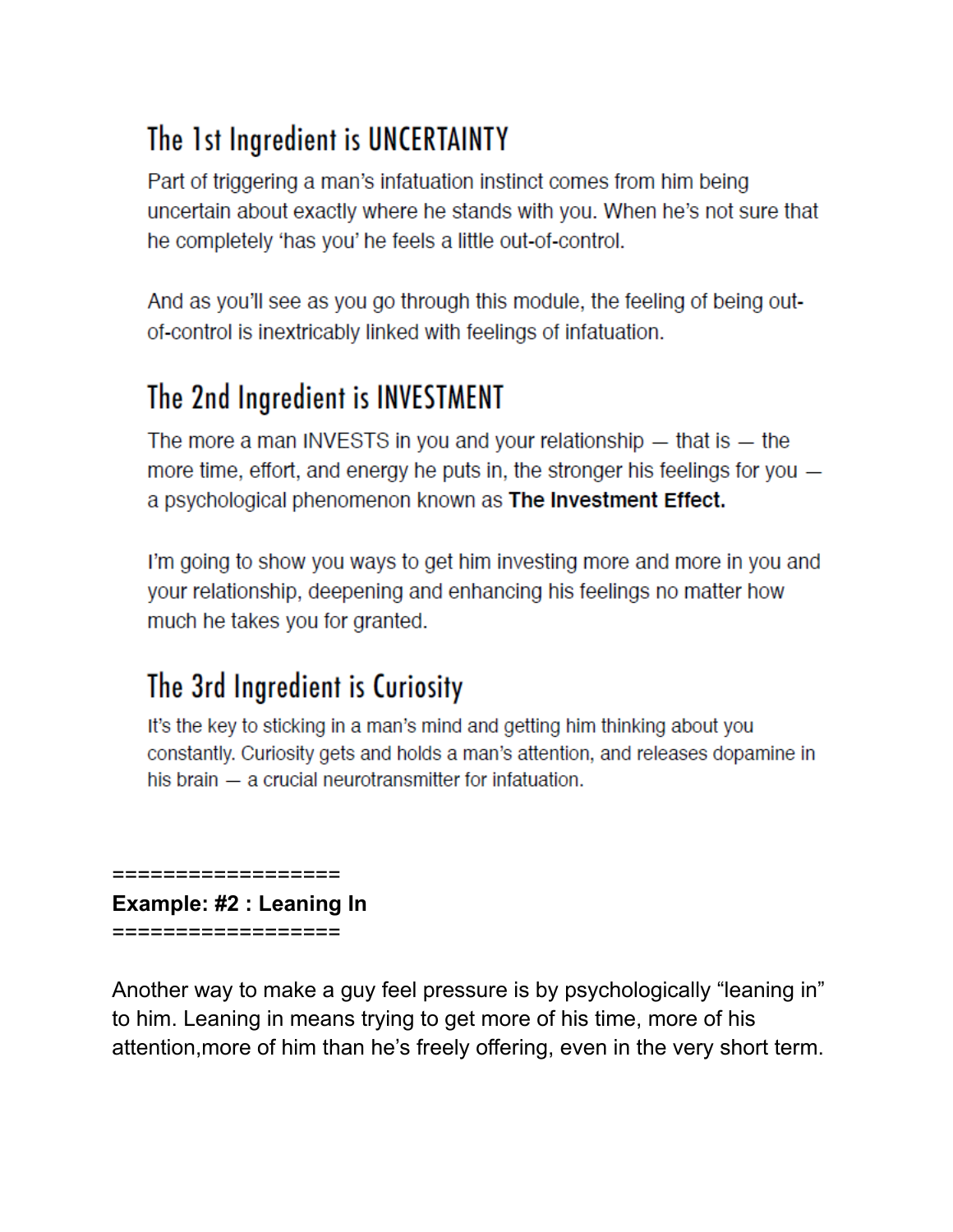You're talking on the phone or texting and he says he needs to go. If you say, "Ok, just one more thing though" or you ask him a question or do ANYTHING that keeps him in the conversation, THAT'S leaning in.

You're at a guy's place and he says,"Ok, I need to sleep, let's get you home" and you say, "Aw, can't I sleep here?" or even "Ok, just let me lie here for 5 more minutes". THAT'S what I mean by 'leaning in'.

**Ideally**, you're the one saying, "I should go now". You're ending conversations first and you're leaving HIM a little hungry for more. But if he draws things to a close, just say, "Ok, talk to you later" and get out of the conversation.

=============================

**Example: #3: Projection Questions:** =============================

This is one of the most powerful techniques I know. It's a sneaky sort of way to communicate something about yourself.

You can use it for all sorts of qualities — but it's particularly effective for signalling that you don't get attached to someone the moment you sleep with him.

What you do is, you take the quality you want to communicate, and ask him questions which screen HIM for that same quality.

For example if you want to communicate that you're not needy, ask him if HE'S needy.